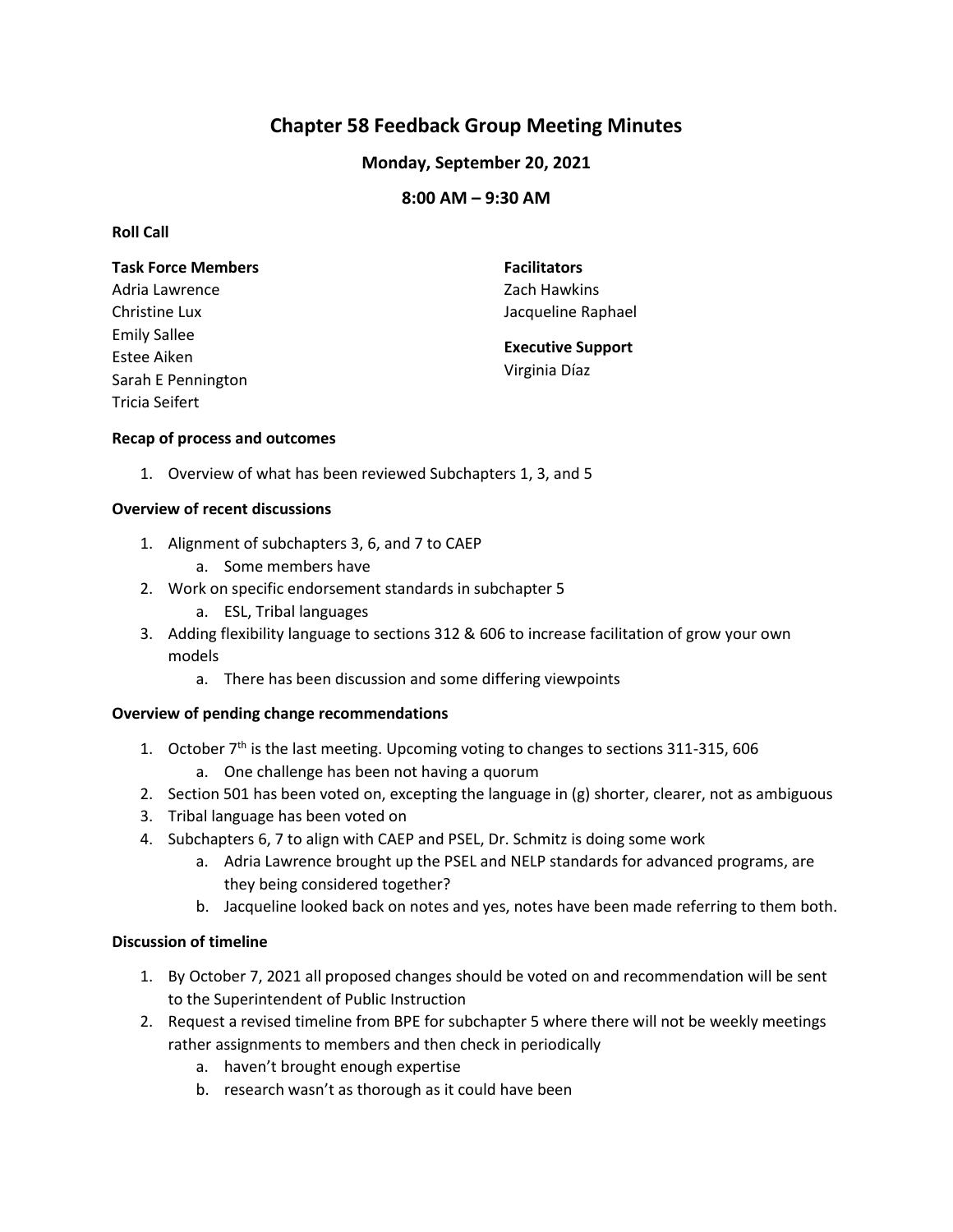#### **Feedback and discussion**

- 1. Estee Aiken requested to see the full language that has been proposed to change. The Facilitators are able to provide a tracking document that has been being used:
	- a. 312(b)
		- i. Estee Aiken provided feedback: the language seems redundant; this is already being done
			- 1. Zach Hawkins: MTSBA and SAM requested to include the language
		- ii. Tricia Seifert asked for reasoning behind including the proposed language
			- 1. Zach Hawkins: Will benefit some students, i.e., not out of high school and into college students.
			- 2. Tricia Siefert/Estee Aiken: the concern is that if "student teach in the school of their choice" were left up to some students, some will never leave Bozeman. The consequence could be very negative. Field placement puts an extensive amount of effort to place students at an appropriate school.
			- 3. Zach Hawkins: the proposed language begins with "to the extent possible", rather than the previous "must"
			- 4. Estee Aiken: with the proposed language some students might be given the opportunity to pursue a convenience route rather than address the teacher shortage. This could tie Field Placement up in legal conversations. The placement bound student is always a case-to-case situation. The proposed language makes it an equity of placement issue.
	- b. 312(d)
		- i. Tricia Seifert asked for clarification on if the language is excluding some student teachers to get paid while allowing others to get paid
			- 1. Zach Hawkins: it could allow for students who are working under an Emergency Authorization for Employment to work and to use that teaching time as part of their EPP
			- 2. Estee Aiken– disagrees with the language, especially with the proposed changes to 312(b) where if students learn some districts are paying while the student teaching that is where they will choose to student teach intern vs post back
	- c. 501(a), (b), (g) (l) all had minor language changes
		- i. No comments from the feedback group
	- d. Add subchapters with broad language around ESL, Indigenous language, ASL
		- i. Tricia Seifert: What will be the process to solicit content experts to contribute to the language to develop these subchapters. Will there be an invitation for experts to contribute?
		- ii. Zach that is the goal
- 2. Will email the proposed changes on tracking document to feedback group
- 3. Tricia Seifert: What is the specific timeline for the subchapters?
	- a. All the recommendations will go to the Superintendent. If it is approved to explore then the timeline will be developed